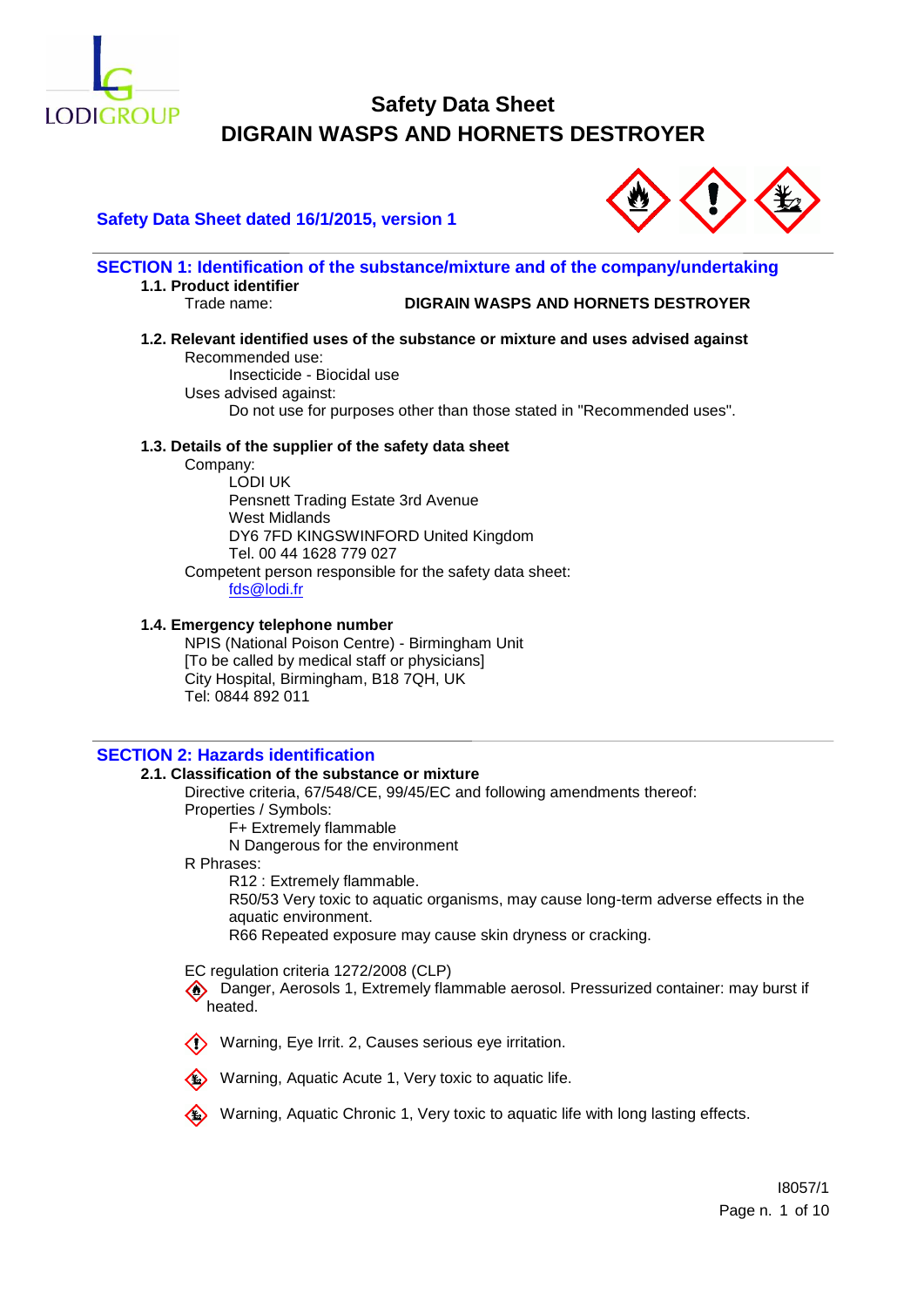

EUH066 Repeated exposure may cause skin dryness or cracking.

Adverse physicochemical, human health and environmental effects: No other hazards

### **2.2. Label elements**



Danger

Hazard statements:

H222+H229 Extremely flammable aerosol. Pressurized container: may burst if heated. H319 Causes serious eye irritation.

H410 Very toxic to aquatic life with long lasting effects.

EUH066 Repeated exposure may cause skin dryness or cracking.

Precautionary statements:

P210 Keep away from heat, hot surfaces, sparks, open flames and other ignition sources. No smoking.

P251 Do not pierce or burn, even after use.

P102 Keep out of reach of children.

P305+P351+P338 IF IN EYES: Rinse cautiously with water for several minutes.

Remove contact lenses, if present and easy to do. Continue rinsing.

P410+P412 Protect from sunlight. Do no expose to temperatures exceeding 50 °C/122°F.

P501 Dispose of contents/container in accordance with applicable regulations. Special Provisions:

None

**Contents** 

Permethrin: May produce an allergic reaction.

Special provisions according to Annex XVII of REACH and subsequent amendments: None

### **2.3. Other hazards**

vPvB Substances: None - PBT Substances: None Other Hazards: No other hazards

# **SECTION 3: Composition/information on ingredients**

### **3.1. Substances**

This SDS concerns a mixture, see 3.2.

### **3.2. Mixtures**

Hazardous components within the meaning of EEC directive 67/548 and CLP regulation and related classification:

1.70% Piperonyl Butoxide REACH No.: 01-2119537431-046, CAS: 51-03-6, EC: 200-076-7 N; R50/53 4.1/A1 Aquatic Acute 1 H400

4.1/C1 Aquatic Chronic 1 H410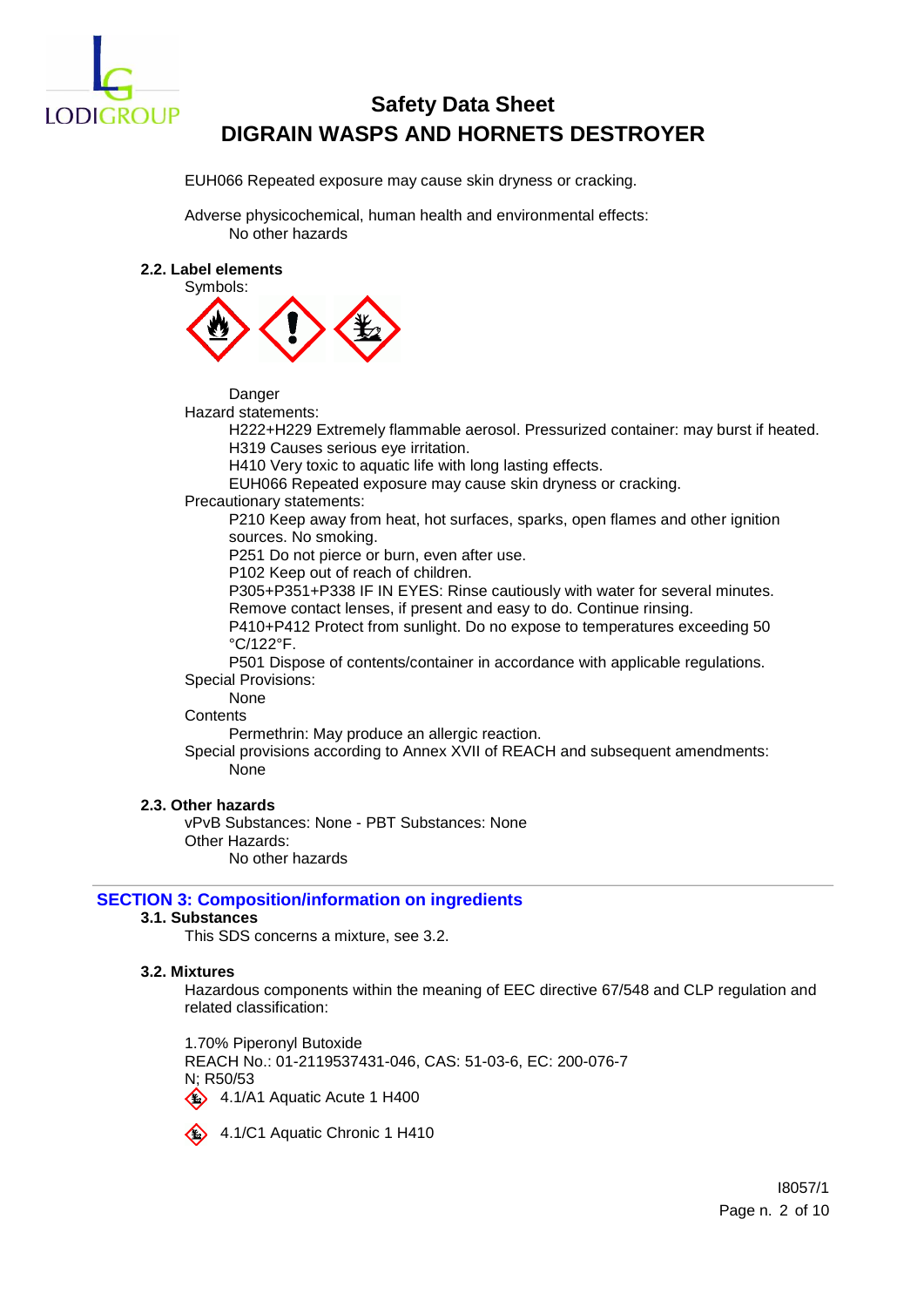

0.24% Permethrin Index number: 613-058-00-2, CAS: 52645-53-1, EC: 258-067-9 Xn,Xi,N; R20/22-43-50/53 3.4.2/1-1A-1B Skin Sens. 1,1A,1B H317

- 4.1/A1 Aquatic Acute 1 H400
- 4.1/C1 Aquatic Chronic 1 H410
- **3.1/4/Oral Acute Tox. 4 H302**
- $\langle \rangle$  3.1/4/Inhal Acute Tox. 4 H332

0.23% Tetraméthrine CAS: 7696-12-0, EC: 231-711-6 N; R50/53  $4.1/A1$  Aquatic Acute 1 H400

4.1/C1 Aquatic Chronic 1 H410

< 20% Hydrocarbures, C11-C14, n-alcanes, isoalcanes, cycliques, <2% aromatiques REACH No.: 01-2119456620-43, CAS: 64742-47-8, EC: 926-141-6 Xn; R65-66 3.10/1 Asp. Tox. 1 H304

< 10% propan-2-ol; isopropyl alcohol; isopropanol Index number: 603-117-00-0, CAS: 67-63-0, EC: 200-661-7 F,Xi; R11-36-67 2.6/2 Flam. Liq. 2 H225

 $\diamond$  3.3/2 Eye Irrit. 2 H319

 $\circ$  3.8/3 STOT SE 3 H336

< 10% propane Index number: 601-003-00-5, CAS: 74-98-6, EC: 200-827-9 F+; R12; substance with a Community workplace exposure limit 2.2/1 Flam. Gas 1 H220

< 10% acetone; propan-2-one; propanone Index number: 606-001-00-8, CAS: 67-64-1, EC: 200-662-2 F,Xi; R11-36-66-67 2.6/2 Flam. Liq. 2 H225

3.3/2 Eye Irrit. 2 H319

 $\diamondsuit$  3.8/3 STOT SE 3 H336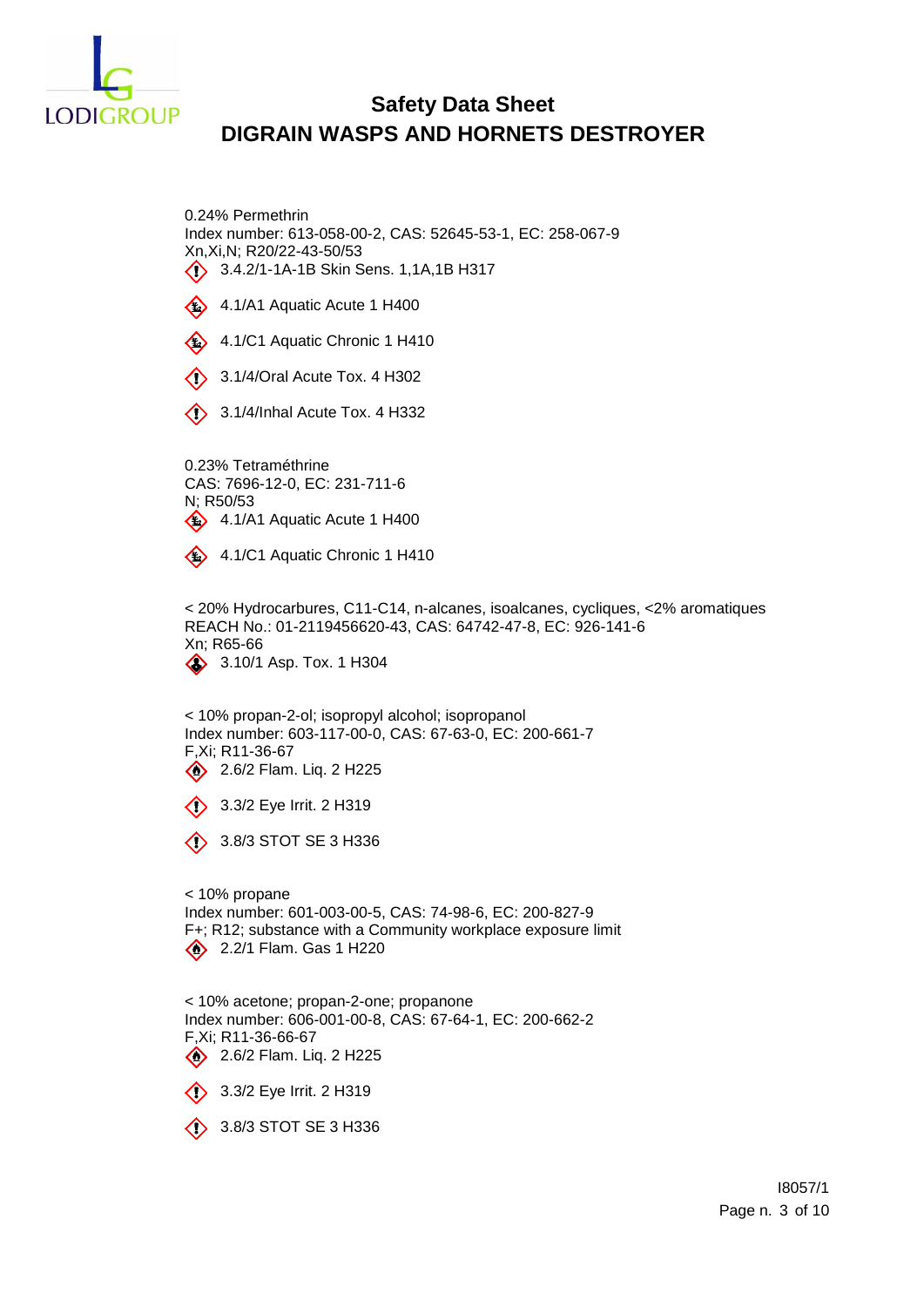

### **SECTION 4: First aid measures**

### **4.1. Description of first aid measures**

In case of skin contact:

Wash with plenty of water and soap.

In case of eyes contact:

In case of contact with eyes, rinse immediately with plenty of water and seek medical advice.

In case of Ingestion:

Do not under any circumstances induce vomiting. OBTAIN A MEDICAL EXAMINATION IMMEDIATELY.

In case of Inhalation:

Remove casualty to fresh air and keep warm and at rest.

**4.2. Most important symptoms and effects, both acute and delayed** None

**4.3. Indication of any immediate medical attention and special treatment needed** Treatment:

None

# **SECTION 5: Firefighting measures**

# **5.1. Extinguishing media**

Suitable extinguishing media: Water. Carbon dioxide (CO2). Extinguishing media which must not be used for safety reasons: None in particular.

### **5.2. Special hazards arising from the substance or mixture**

Do not inhale explosion and combustion gases. Burning produces heavy smoke.

### **5.3. Advice for firefighters**

Use suitable breathing apparatus . Collect contaminated fire extinguishing water separately. This must not be discharged into drains.

Move undamaged containers from immediate hazard area if it can be done safely.

### **SECTION 6: Accidental release measures**

### **6.1. Personal precautions, protective equipment and emergency procedures**

Wear personal protection equipment. Remove persons to safety. See protective measures under point 7 and 8.

### **6.2. Environmental precautions**

Do not allow to enter into soil/subsoil. Do not allow to enter into surface water or drains. Retain contaminated washing water and dispose it. In case of gas escape or of entry into waterways, soil or drains, inform the responsible

authorities.

Suitable material for taking up: absorbing material, organic, sand.

### **6.3. Methods and material for containment and cleaning up**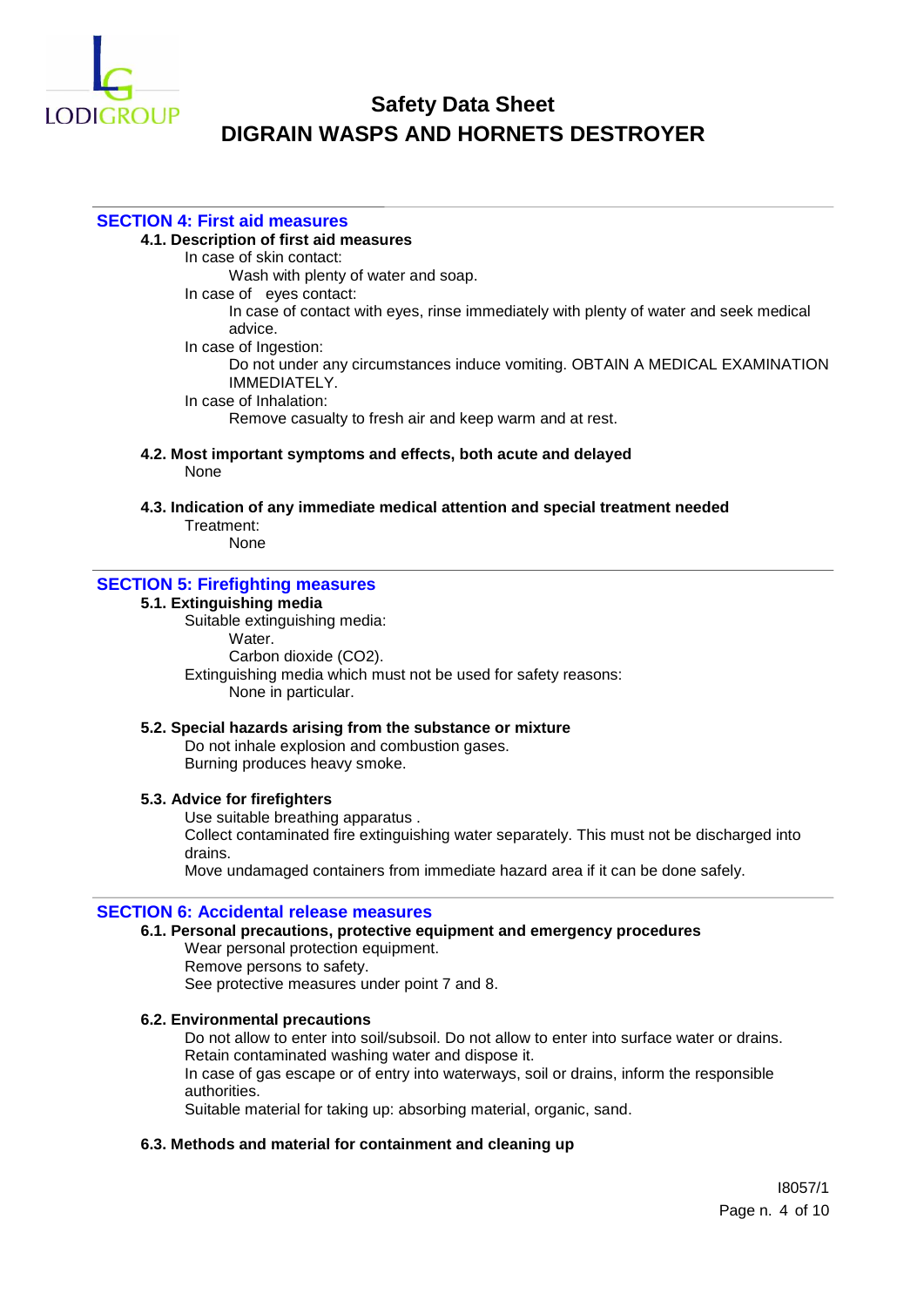

Rapidly recover the product. To do so, wear a mask and protective clothing. Wash with plenty of water.

**6.4. Reference to other sections**

See also section 8 and 13

# **SECTION 7: Handling and storage**

### **7.1. Precautions for safe handling**

Avoid contact with skin and eyes, inhalation of vapours and mists. Don't use empty container before they have been cleaned. Before making transfer operations, assure that there aren't any incompatible material residuals in the containers. Contamined clothing should be changed before entering eating areas. Do not eat or drink while working. See also section 8 for recommended protective equipment.

### **7.2. Conditions for safe storage, including any incompatibilities**

Keep in a dry and cool place. Keep away from heat and direct sunlight. Store in original container, tightly closed Keap out of reach of children Store away from: open flame, direct sunlight, sparks, heat. Do not smoke Always keep the containers tightly closed. Keep away from food, drink and feed. Incompatible materials: None in particular. Instructions as regards storage premises: Adequately ventilated premises.

# **7.3. Specific end use(s)**

None in particular

# **SECTION 8: Exposure controls/personal protection**

### **8.1. Control parameters**

propan-2-ol; isopropyl alcohol; isopropanol - CAS: 67-63-0 ACGIH, 200 ppm, 400 ppm - Notes: A4, BEI - Eye and URT irr, CNS impair propane - CAS: 74-98-6 TLV TWA - 1000 ppm - 0 mg/m3 acetone; propan-2-one; propanone - CAS: 67-64-1 EU - LTE(8h): 1210 mg/m3, 500 ppm - Notes: Bold-type: Indicative Occupational Exposure Limit Values [2,3] and Limit Values for Occupational Exposure [4] (for references see bibliography)

ACGIH, 500 ppm, 750 ppm - Notes: (A4), BEI - (URT and eye irr, CNS impair, hematologic eff)

DNEL Exposure Limit Values

### N.A.

PNEC Exposure Limit Values

N.A.

### **8.2. Exposure controls**

Eye protection:

Eye protection is required only if there is a risk of splashing or spraying liquid.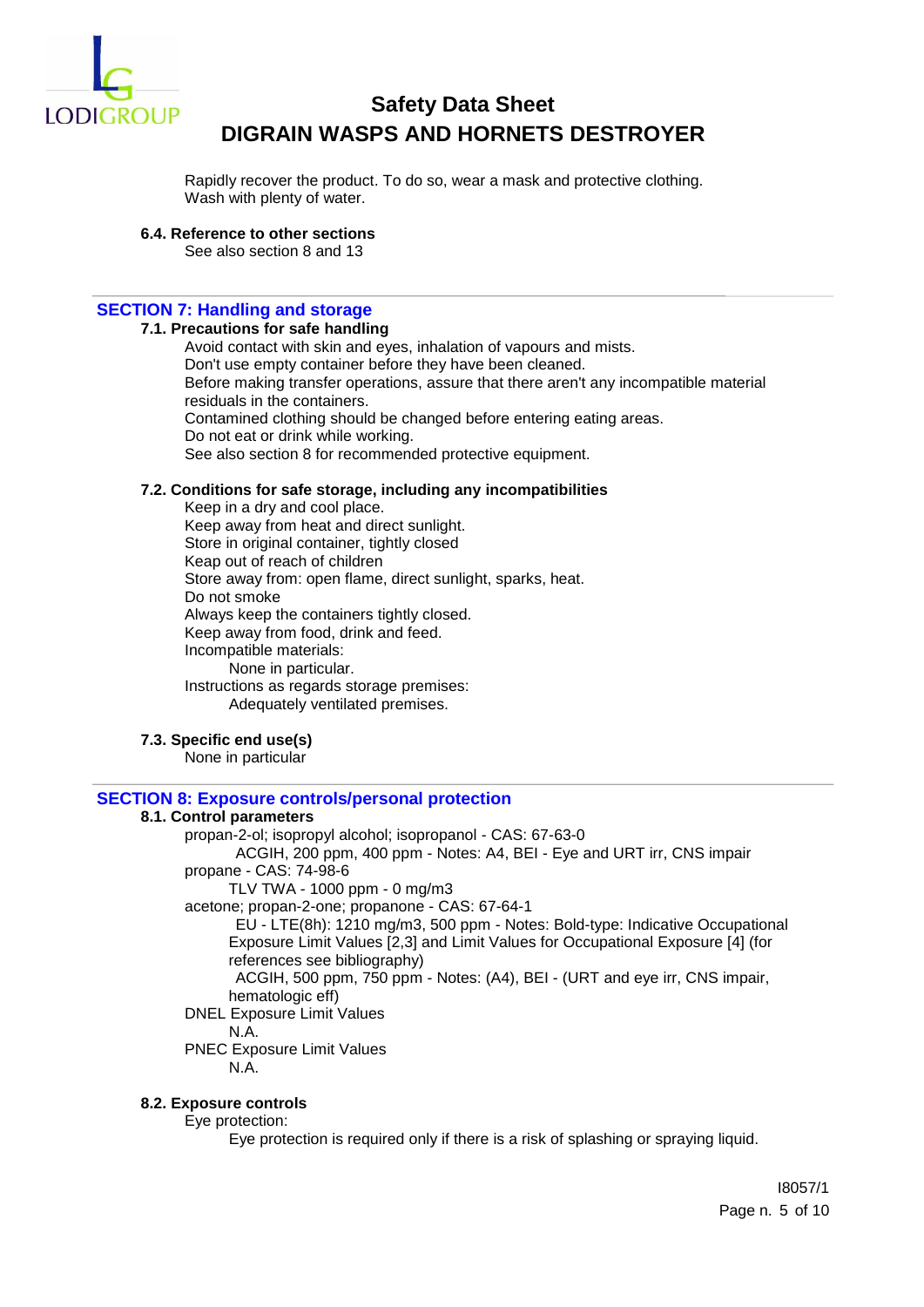

Protection for skin: Avoid contact with skin Protection for hands: Wear gloves Wash hands after handling. Respiratory protection: Not needed for normal use. Thermal Hazards: None Environmental exposure controls: Avoid release in the environment Avoid release in watercourses and sewers

# **SECTION 9: Physical and chemical properties**

| 9.1. Information on basic physical and chemical properties |           |
|------------------------------------------------------------|-----------|
| Appearance and colour:                                     | Liquid    |
| Odour:                                                     | N.A.      |
| Odour threshold:                                           | N.A.      |
| pH:                                                        | N.A.      |
| Melting point / freezing point:                            | N.A.      |
| Initial boiling point and boiling range:                   | N.A.      |
| Solid/gas flammability:                                    | N.A.      |
| Upper/lower flammability or explosive limits:              | N.A.      |
| Vapour density:                                            | N.A.      |
| Flash point:                                               | N.A.      |
| Evaporation rate:                                          | N.A.      |
| Vapour pressure:                                           | N.A.      |
| Relative density:                                          | $<$ 1     |
| Solubility in water:                                       | insoluble |
| Solubility in oil:                                         | N.A.      |
| Partition coefficient (n-octanol/water):                   | N.A.      |
| Auto-ignition temperature:                                 | N.A.      |
| Decomposition temperature:                                 | N.A.      |
| Viscosity:                                                 | N.A.      |
| Explosive properties:                                      | N.A.      |
| Oxidizing properties:                                      | N.A.      |
| 9.2. Other information                                     |           |
| Miscibility:                                               | N.A.      |
| Fat Solubility:                                            | N.A.      |
| Conductivity:                                              | N.A.      |
| Substance Groups relevant properties                       | N.A.      |

# **SECTION 10: Stability and reactivity**

### **10.1. Reactivity**

Stable under normal conditions.

### **10.2. Chemical stability**

Stable under normal conditions.

- **10.3. Possibility of hazardous reactions** None.
- **10.4. Conditions to avoid**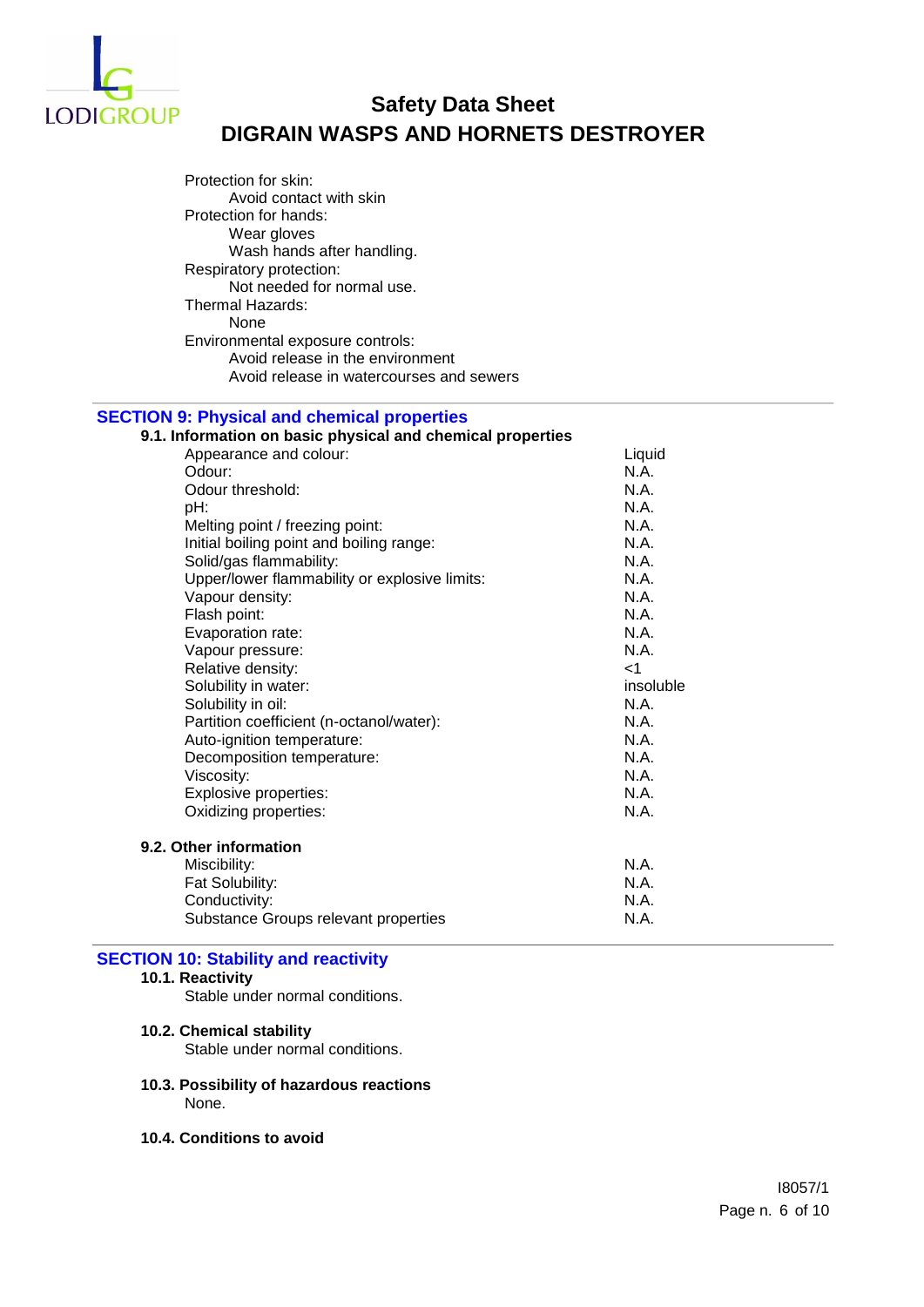

Stable under normal conditions.

- **10.5. Incompatible materials** None in particular.
- **10.6. Hazardous decomposition products**

None.

### **SECTION 11: Toxicological information**

**11.1. Information on toxicological effects** Toxicological information of the mixture: N.A. Toxicological information of the main substances found in the mixture: Piperonyl Butoxide - CAS: 51-03-6 a) acute toxicity: Test: LD50 - Route: oral - Species: Rat : = 4570-7720 mg/Kg Test: LD50 - Route: dermal - Species: Rabbit : > 2000 mg/Kg Test: LC50 - Route: Inhalation - Species: Rat : > 5.9 mg/L - Duration: 4h Permethrin - CAS: 52645-53-1 a) acute toxicity: Test: LD50 - Route: oral - Species: Rat : > 2000 mg/Kg Test: LD50 - Route: dermal - Species: Rat : > 2000 mg/Kg Test: LC50 - Route: Inhalation - Species: Rat : > 0.45 mg/L acetone; propan-2-one; propanone - CAS: 67-64-1 LD50 (RABBIT) ORAL: 5300 MG/KG

If not differently specified, the information required in Regulation 453/2010/EC listed below must be considered as N.A.:

a) acute toxicity;

- b) skin corrosion/irritation;
- c) serious eye damage/irritation;
- d) respiratory or skin sensitisation;
- e) germ cell mutagenicity;
- f) carcinogenicity;
- g) reproductive toxicity;
- h) STOT-single exposure;
- i) STOT-repeated exposure;
- j) aspiration hazard.

### **SECTION 12: Ecological information**

### **12.1. Toxicity**

Adopt good working practices, so that the product is not released into the environment. Very toxic to aquatic organisms, may cause long-term adverse effects in the aquatic environment.

Piperonyl Butoxide - CAS: 51-03-6

a) Aquatic acute toxicity:

Endpoint: EC50 Daphnia = 0.51 mg/L - Duration h: 48

- Permethrin CAS: 52645-53-1
	- a) Aquatic acute toxicity:
		- Endpoint: LC50 Fish =  $0.0089$  mg/L Duration h: 96
		- Endpoint: LC50 Daphnia = 0.020 mg/L Duration h: 24
		- Endpoint: EC50 Algae > 0.011 mg/L Duration h: 72
- Tetraméthrine CAS: 7696-12-0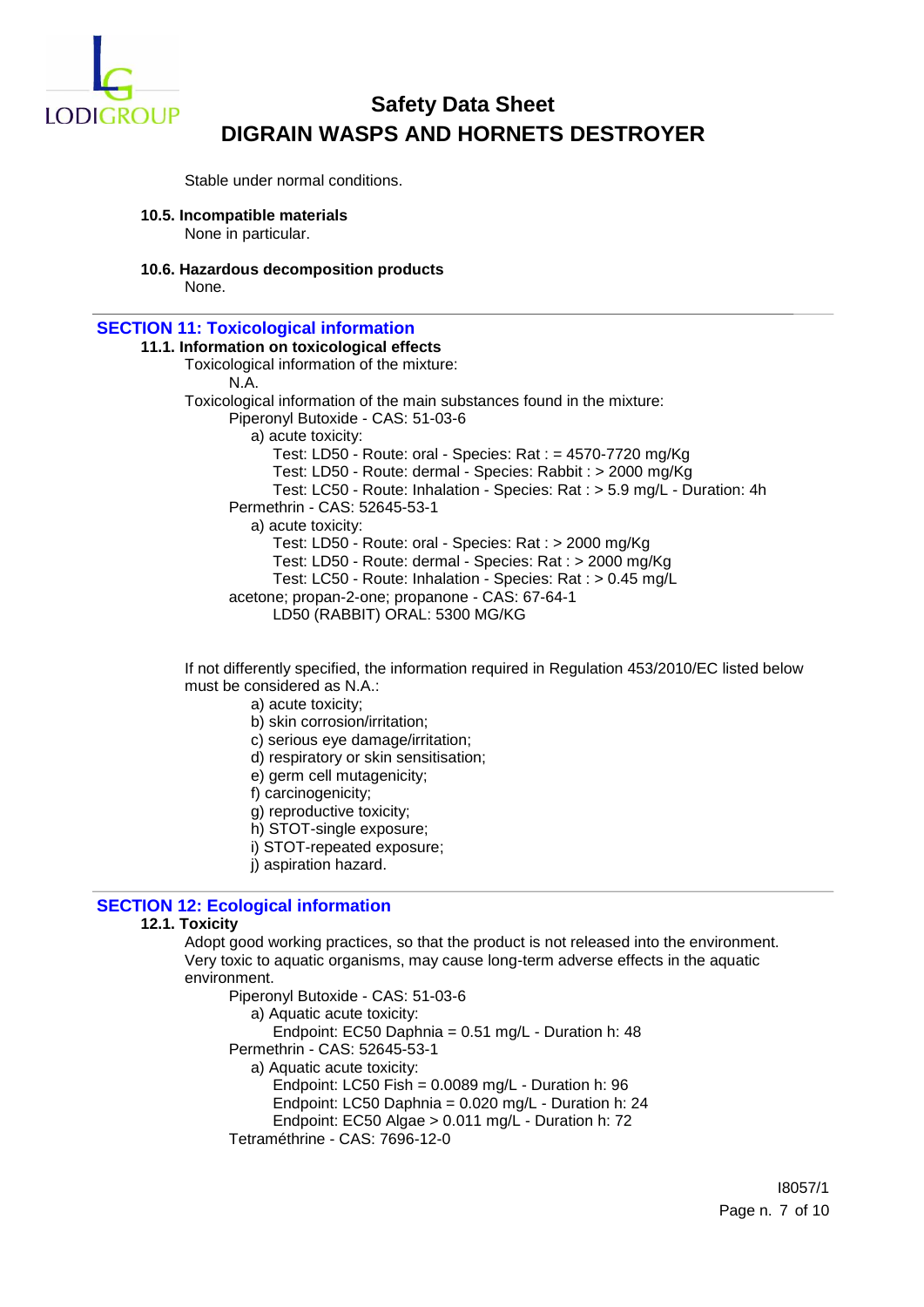

| a) Aquatic acute toxicity:                                                               | Endpoint: LC50 Fish = $0.0037$ mg/L - Duration h: 96                                          |
|------------------------------------------------------------------------------------------|-----------------------------------------------------------------------------------------------|
|                                                                                          | Endpoint: EC50 Daphnia magna = 0.110 mg/L - Duration h: 48                                    |
| 12.2. Persistence and degradability<br>N.A.                                              |                                                                                               |
| 12.3. Bioaccumulative potential                                                          |                                                                                               |
| N.A.                                                                                     |                                                                                               |
| 12.4. Mobility in soil<br>N.A.                                                           |                                                                                               |
| 12.5. Results of PBT and vPvB assessment<br>vPvB Substances: None - PBT Substances: None |                                                                                               |
| 12.6. Other adverse effects<br>None                                                      |                                                                                               |
| <b>SECTION 13: Disposal considerations</b>                                               |                                                                                               |
| 13.1. Waste treatment methods<br>force.                                                  | Recover if possible. In so doing, comply with the local and national regulations currently in |
| <b>SECTION 14: Transport information</b>                                                 |                                                                                               |
| 14.1. UN number<br>ADR-UN number:                                                        | 1950                                                                                          |
| 14.2. UN proper shipping name<br>ADR-Shipping Name:                                      | Aérosols, flammable                                                                           |
| 14.3. Transport hazard class(es)<br>ADR-Class:                                           | 2.1                                                                                           |
| 14.4. Packing group<br>N.A.                                                              |                                                                                               |
| 14.5. Environmental hazards<br>N.A.                                                      |                                                                                               |
| 14.6. Special precautions for user<br>N.A.                                               |                                                                                               |
| N.A.                                                                                     | 14.7. Transport in bulk according to Annex II of MARPOL73/78 and the IBC Code                 |
| <b>SECTION 15: Regulatory information</b>                                                |                                                                                               |

**15.1. Safety, health and environmental regulations/legislation specific for the substance or** 

- Dir. 67/548/EEC (Classification, packaging and labelling of dangerous substances)
- Dir. 99/45/EC (Classification, packaging and labelling of dangerous preparations)
- Dir. 98/24/EC (Risks related to chemical agents at work)
- Dir. 2000/39/EC (Occupational exposure limit values)

**mixture**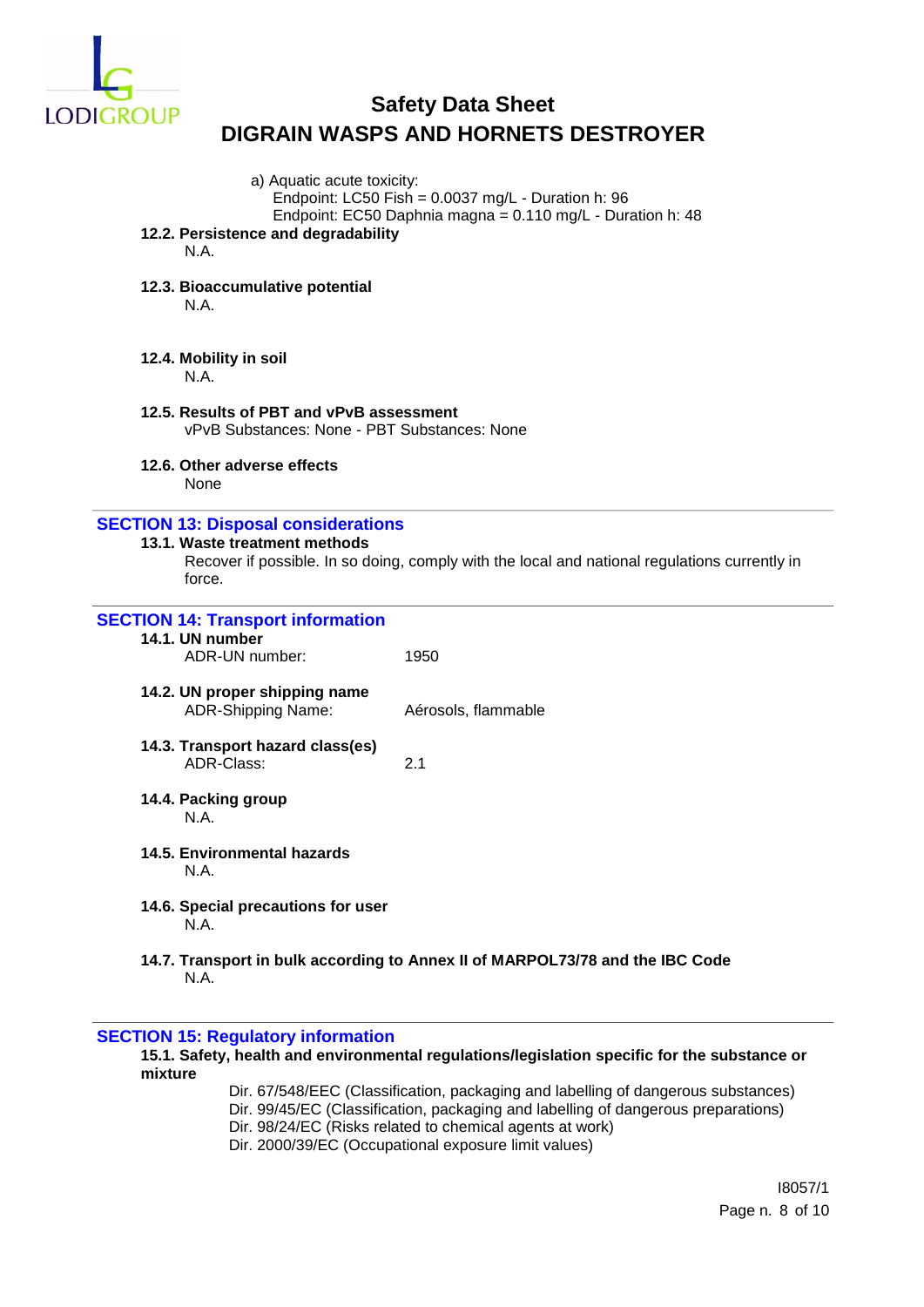

Dir. 2006/8/EC Regulation (EC) n. 1907/2006 (REACH) Regulation (EC) n. 1272/2008 (CLP) Regulation (EC) n. 790/2009 (ATP 1 CLP) and (EU) n. 758/2013 Regulation (EU) n. 453/2010 (Annex I) Regulation (EU) n. 286/2011 (ATP 2 CLP) Regulation (EU) n. 618/2012 (ATP 3 CLP) Regulation (EU) n. 487/2013 (ATP 4 CLP) Restrictions related to the product or the substances contained according to Annex XVII Regulation (EC) 1907/2006 (REACH) and subsequent modifications: Restrictions related to the product: Restriction 3 Restriction 40 Restrictions related to the substances contained: No restriction. Where applicable, refer to the following regulatory provisions : Directive 2003/105/CE ('Activities linked to risks of serious accidents') and subsequent amendments. Regulation (EC) nr 648/2004 (detergents). 1999/13/EC (VOC directive)

Provisions related to directives 82/501/EC(Seveso), 96/82/EC(Seveso II): N.A.

### **15.2. Chemical safety assessment**

No

### **SECTION 16: Other information**

Full text of phrases referred to in Section 3:

R11 Highly flammable.

R12 Extremely flammable.

R20/22 Harmful by inhalation and if swallowed.

R36 Irritating to eyes.

R43 May cause sensitization by skin contact.

R50/53 Very toxic to aquatic organisms, may cause long-term adverse effects in the aquatic environment.

R65 Harmful: may cause lung damage if swallowed.

R66 Repeated exposure may cause skin dryness or cracking.

R67 Vapours may cause drowsiness and dizziness.

H304 May be fatal if swallowed and enters airways.

H225 Highly flammable liquid and vapour.

H319 Causes serious eye irritation.

H336 May cause drowsiness or dizziness.

H220 Extremely flammable gas.

H400 Very toxic to aquatic life.

H410 Very toxic to aquatic life with long lasting effects.

H317 May cause an allergic skin reaction.

H302 Harmful if swallowed.

H332 Harmful if inhaled.

This document was prepared by a competent person who has received appropriate training. Main bibliographic sources:

ECDIN - Environmental Chemicals Data and Information Network - Joint Research Centre, Commission of the European Communities